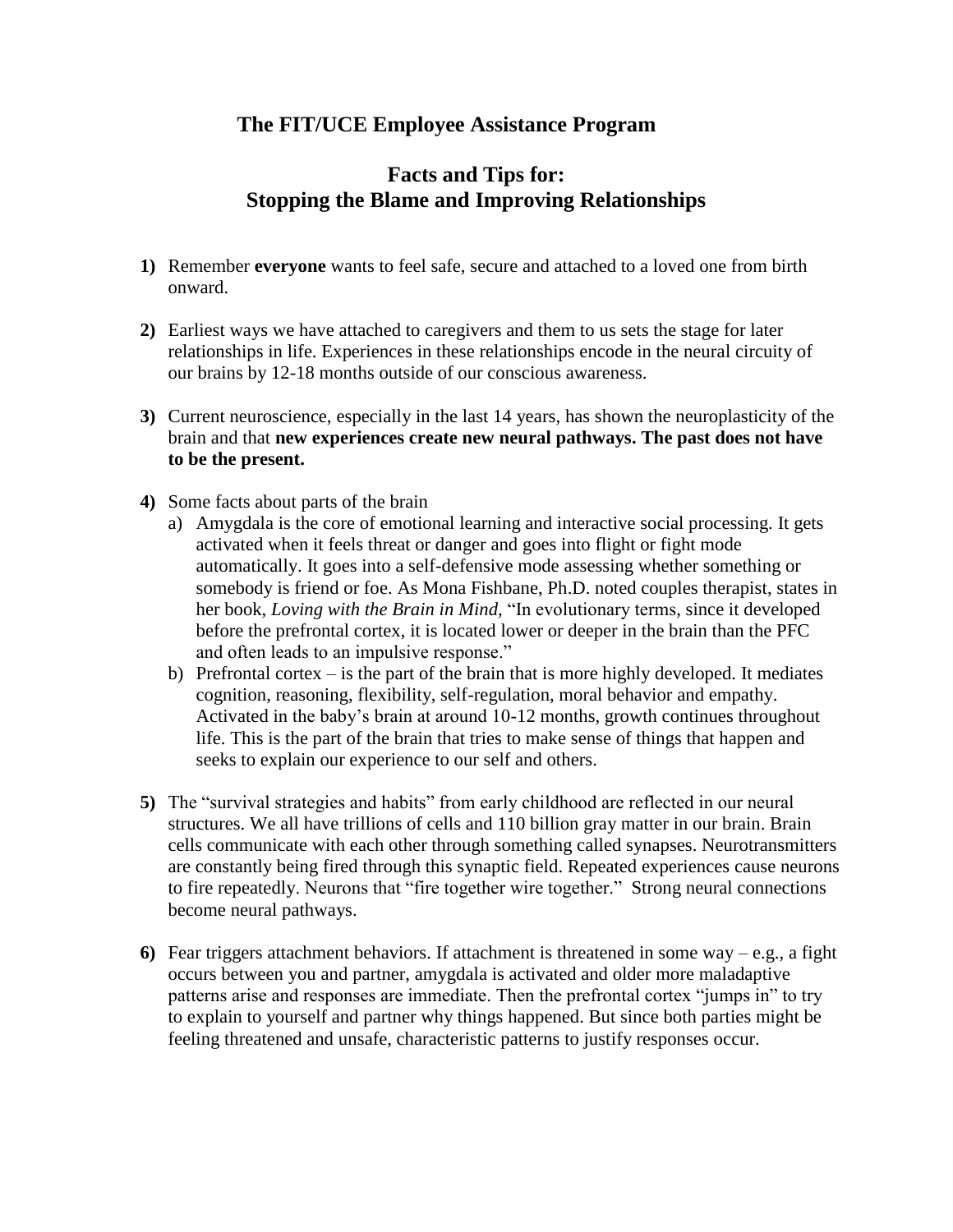- **7)** Need to create more "positive ways" to adapt when feeling threatened which will then create new neural pathways. Then these new neural pathways will be wired and fired together the next time a difficult period or situation arises.
- **8)** Secure attachment soothes the fear of the amygdala and provides opportunity for exploration. Empathy, bonding and reflection regulate fear, anxiety, and shame. When this occurs, the firing of the amygdala is soothed.
- **9)** Knowing yourself, your attachment style from early on to present is essential in breaking this negative cycle. Asking yourself some key questions like:

What were your experiences with early caregivers and loved ones like? Could you depend upon them? If there were disappointments how did you learn to cope? If you don't remember or know, what have your more recent experiences been when your security or safety in a relationship has been threatened?

- **10)** Hormonal Aspect of Brain-Body Communication
	- 1. Cortisol Hormone of stress response. Help muscles get ready for flight or fight response. Affects brain development, immune system, memory and cognition.
	- 2. Oxytocin- An antidote to cortisol. Released with orgasm, birth, nursing, massage, touch and empathy. Lowers blood pressure, helps with wound healing and is key in the process of bonding, attachment, trust and generosity. Need to find ways to nurture and get the oxytocin flowing. Then sense of feeling safe, more attached and loving can follow.
- **11)** Action plan for improving relationship
	- 1. With knowledge of your attachment style, what are your emotional triggers, and what sets you off? Do you feel abandoned, criticized, alone, nagged, rejected; nothing you do is right, good enough? Is this a familiar feeling you have had in your life or that you have seen in your familial history? Who treated you this way in the past?
	- 2. Identify the **process** of what occurs between you and partner. **Do Not** only identifies what your partner does. Examples:

**What to say** – "When I try to tell you what I am feeling, I feel like you tune me out and don't listen."

**Do not say** – "You never listen to me."

- 3. Remind yourself that everyone has needs and fears. How we express them is the problem – the process is the "monster" not necessarily your partner.
- 4. What are the "stories" you have told yourself about yourself and your partner? Is it "I'll never get what I want," or "Nothing I will do will be good enough?" What new story can you tell yourself? This is the time to become the "director" of your story.
- 5. Honestly identify what feelings and behaviors is **your** immediate response to feeling threatened. Devise **in advance** an **alternative** response. For example how might you calm yourself next time you are feeling "activated"? Counting to ten, taking some deep breaths, telling yourself not to respond immediately, are some possibilities.
- 6. Practice in advance breath work so that your system gets to a relaxed place more quickly. Remember you are trying to develop new neural pathways and new experiences.